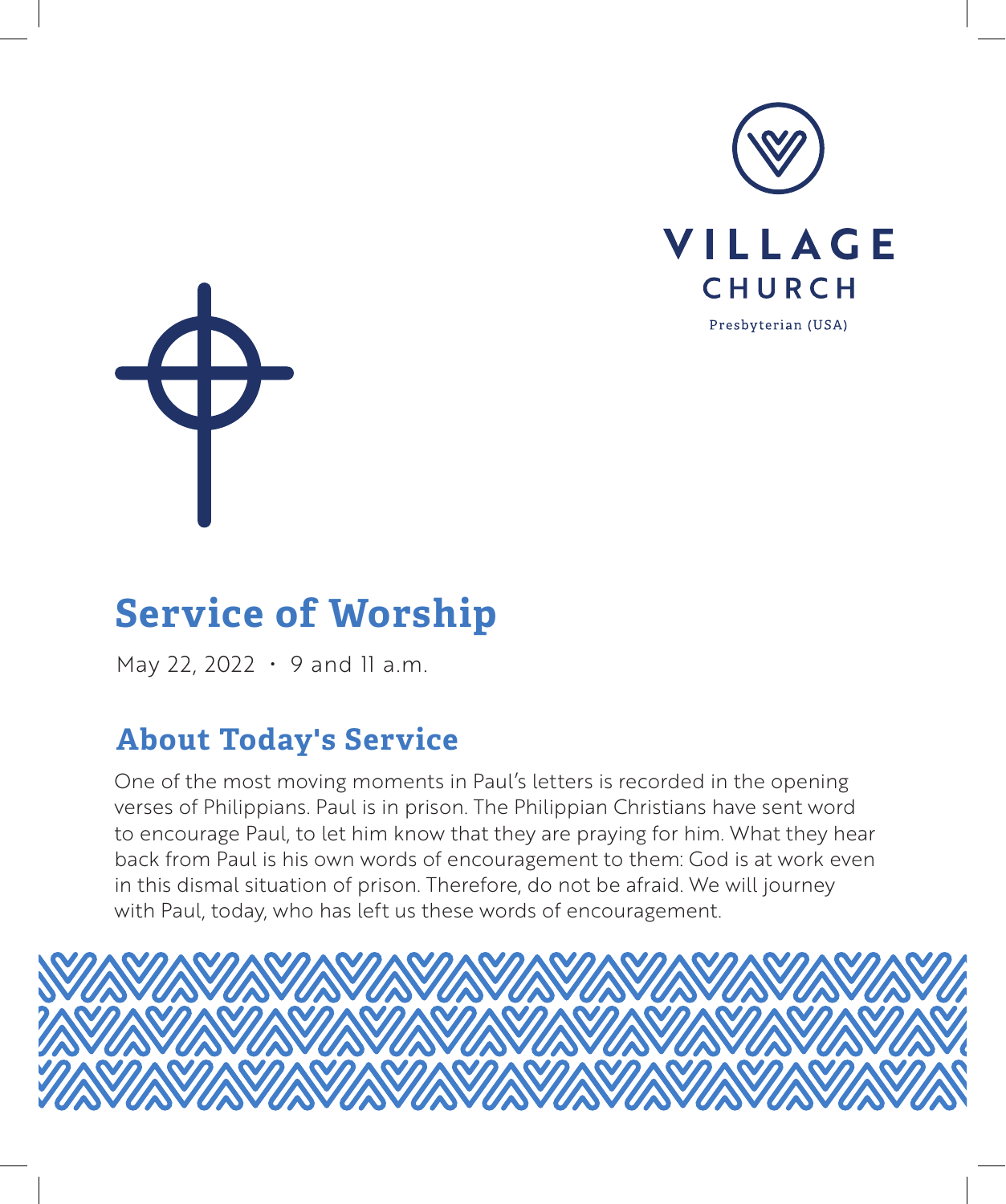## **GOD'S PEOPLE GATHER**

Words of Welcome **Rev. Tom Are, Inc. 2016** Words of Welcome Rev. Tom Are, Jr.

Blessed are those who mourn, **for they will be comforted.**

Blessed are those who from their darkest hour see the presence of Christ. **For he has borne our grief and carried our sorrows, and redeems us from all sin and brokenness.**

\*Hymn, No. 610 *O for a Thousand Tongues to Sing*

\*Prayer of Confession

**Eternal God, You laid the foundation of the earth, placed the morning stars in the sky, and shut the doors to the sea. But sometimes our foundations shake, sometimes the sea rumbles, and sometimes the stars fall from the sky. Do not leave us when the world turns upside down, and our lives return to chaos. Renew your work of redemption in us.** (Silent prayer)

\*Assurance of God's Grace

\*Response

**Halle, halle, halle-lu-jah! Halle, halle, halle-lu-jah! Halle, halle, halle-lu-jah! Hallelujah! Hal-le-lu-jah!**

\*Passing the Peace of Christ

 Prelude *A Festival of Hymns* arr. Robert J. Powell

Call to Worship **Rev. Sally S. Wright** Call to Worship **Rev. Sally S. Wright**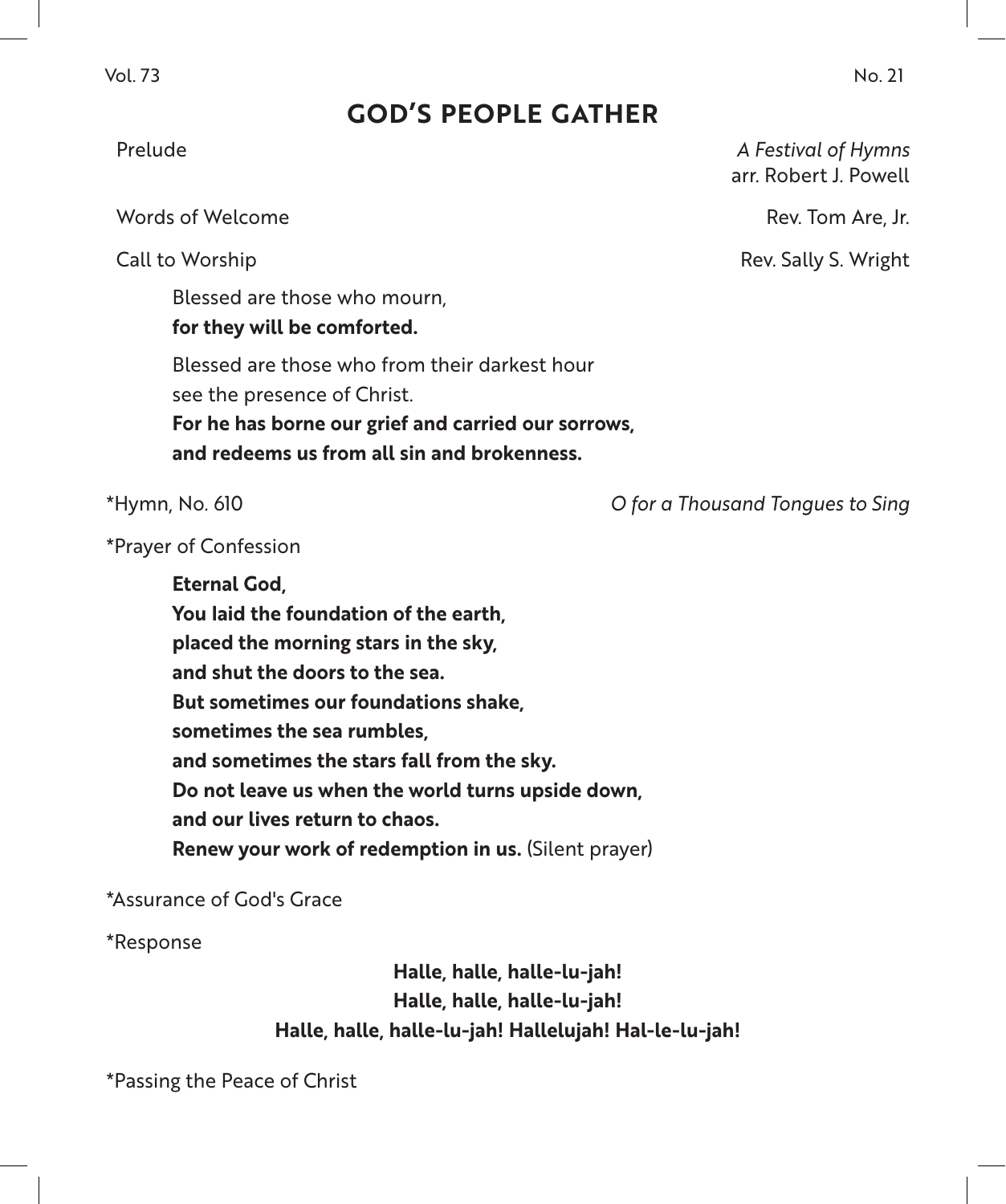## **PROCLAMATION OF THE WORD**

Time with the Children Brooke Brundige Energy and Brooke Brundige Brooke Brundige

Call to Prayer

**Spirit of the living God, fall afresh on me. Spirit of the living God, fall afresh on me. Melt me; mold me; fill me; use me. Spirit of the living God, fall afresh on me.**

Prayers of the People and the Lord's Prayer

**Our Father, who art in heaven, hallowed be thy name. Thy kingdom come, thy will be done, on earth as it is in heaven. Give us this day our daily bread; and forgive us our debts, as we forgive our debtors; and lead us not into temptation, but deliver us from evil. For thine is the kingdom and the power and the glory, forever. Amen.**

Prayer for Illumination

Scripture **Philippians 1:12-14 (pg. 1064)** 

 Sermon *Innocent Suffering: We Have No Answers, but We Do Have Responses* Rev. Tom Are, Jr.

## **RESPONSE TO THE WORD**

\*Hymn, No. 39 *Great Is Thy Faithfulness*

Call for the Offering

 Offertory Anthem *Praise for God's Work* by Eugene Butler

\*Sung Response

**Praise God, from whom all blessings flow. Praise God, all creatures high and low. Alleluia, alleluia! Praise God, in Jesus fully known: Creator, Word and Spirit one. Alleluia, alleluia! Alleluia, alleluia, alleluia!**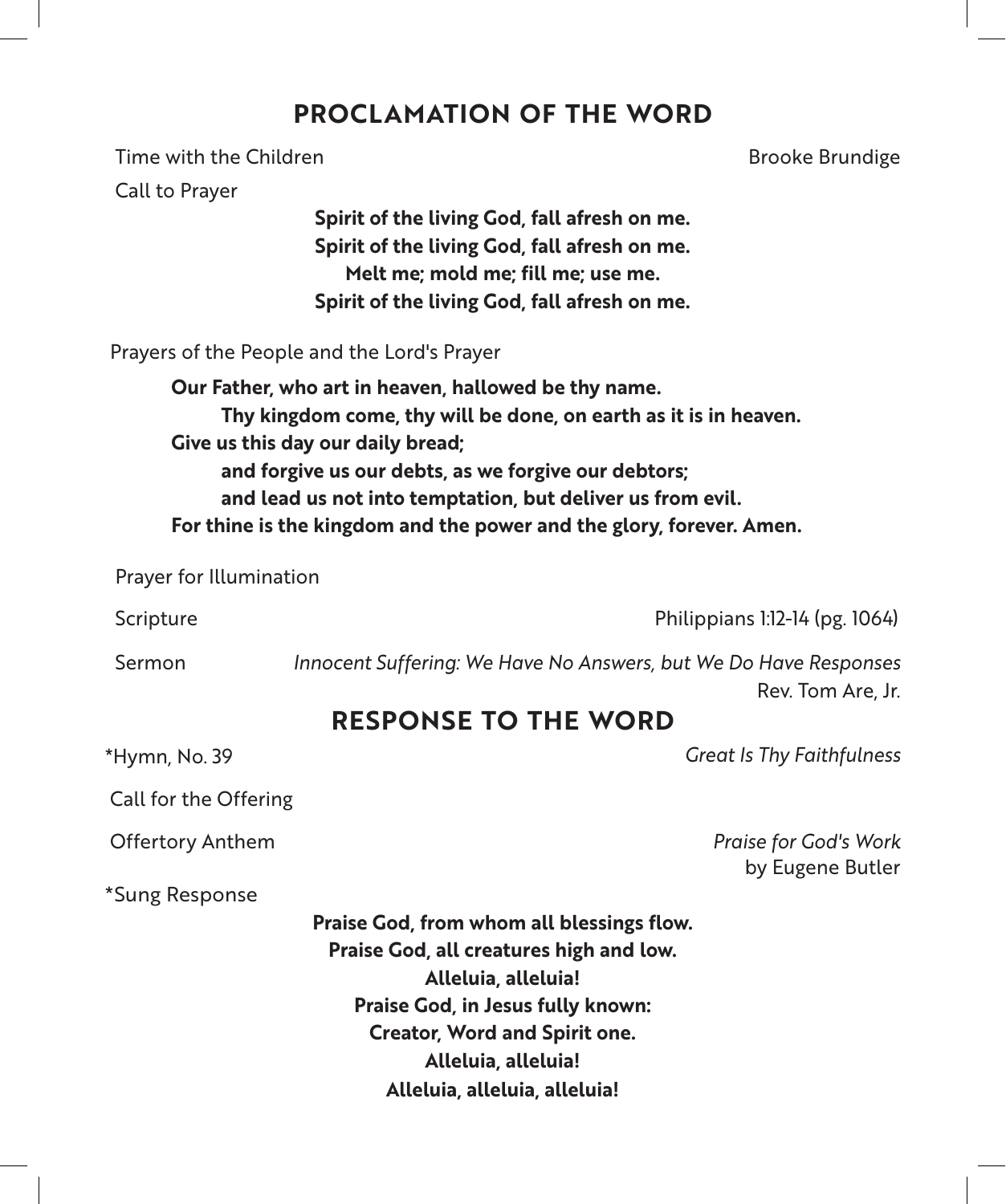\*Prayer of Dedication

Commissioning of Stephen Ministers

\*Benediction

\*Hymn, No. 275 *A Mighty Fortress Is Our God*

\*Benediction Response *The Lord Bless You and Keep You* by Peter Lutkin

\*Postlude *Ein feste burg ist unser Gott* arr. Timothy Albrecht; Dr. Elisa Bickers, organ

*\*All who are able may stand © A-705103 for all hymns*

#### **Thanks to today's instrumentalists!**

Dr. Carol Dale (flute), Andrew Stadler (trumpet I), Laura Saylor (trumpet II), Joe Chen (trombone I), Eric Brennan (trombone II), Dr. Elisa Bickers (organ), Bryan Busby (percussion).

#### **About Today's Newly Commissioned Anthem**

Today we give thanks for a new piece of music in the life of Village Church and the wider community. Longtime Village Choir member Pat Woodward and his wife, Louise, commissioned composer Eugene Butler to write a work for the Village Church, and in appreciation of the music staff. After conversations between Pat, Eugene and the music staff, the result was a new work scored for SSAATTBB Choir with organ, flute, brass quartet and timpani. Pat and Louise chose Psalm 111 as the text for this magnificent new song of praise, "Praise for God's Work." Pat and Eugene specifically wanted flute written for and played by Dr. Carol Dale, music coordinator, and a tremendous organ part to be played by Dr. Elisa Bickers on Opus 22, the Village pipe organ. May this new song of praise reach our maker this day, and echo through the heavens for many generations here on earth.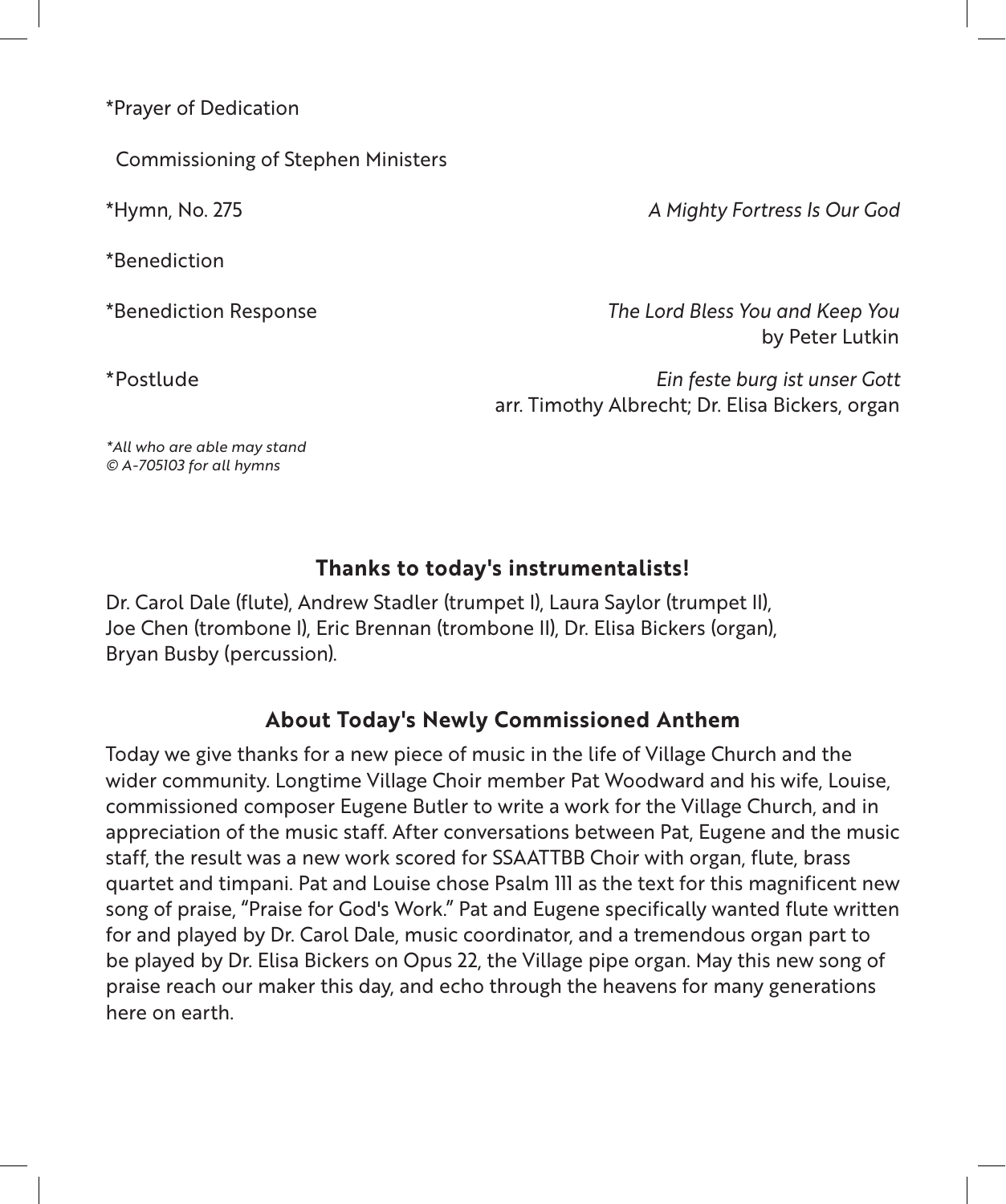## **WELCOME TO VILLAGE CHURCH**

Whether this is your first time at Village, or you come so often you call it "home," we are blessed that you are with us today. No matter where you are in your faith journey or life stage, no matter what questions or burdens you carry, Village takes seriously the call to be welcoming; we are glad you are here. Every Sunday we gather to read the old story, sing hymns (some of which our grandparents sang), while also through sermons and prayer we engage the world in which we live this minute. By connecting the story of our lives to the story of Christ's life, we discover hope and even joy.

If you are new to us, stick around after the service. Introduce yourself to one of our pastors. We have tons of programs to expand your spirit and enrich your life. We would love to tell you more. Give us a try; soon you also might also be calling this place "home."

Rev. Tom Are, Jr. Senior Pastor

**Welcome Our New Stephen Ministers** – Today we celebrate the commissioning of our new Stephen Ministers. These faithful individuals have received more than 50 hours of training so that they may walk alongside those who are grieving and facing life's transitions. We are truly grateful for the spirit of grace and truth in these new Stephen Ministers: Andy Alcock, Mary Chris Blickhan, Brad King and Hannah King.

**The Gathering** – Join us for an alternative style of worship at Village Church offered 5 p.m. Sundays in Friendship Hall at our Mission Campus. Learn more at vpcthegathering.org.

**Get Village Church news & updates** – Sign up to receive the weekly eNews, Rev. Tom Are's weekly eNote and Daily Devotionals emails at villagepres.org/subscribe.

Follow us on Facebook **@VillagePres** – Follow us on Instagram **@VillageChurchPV**  Subscribe to **Village Pres Sermon Podcasts** on your favorite podcast platform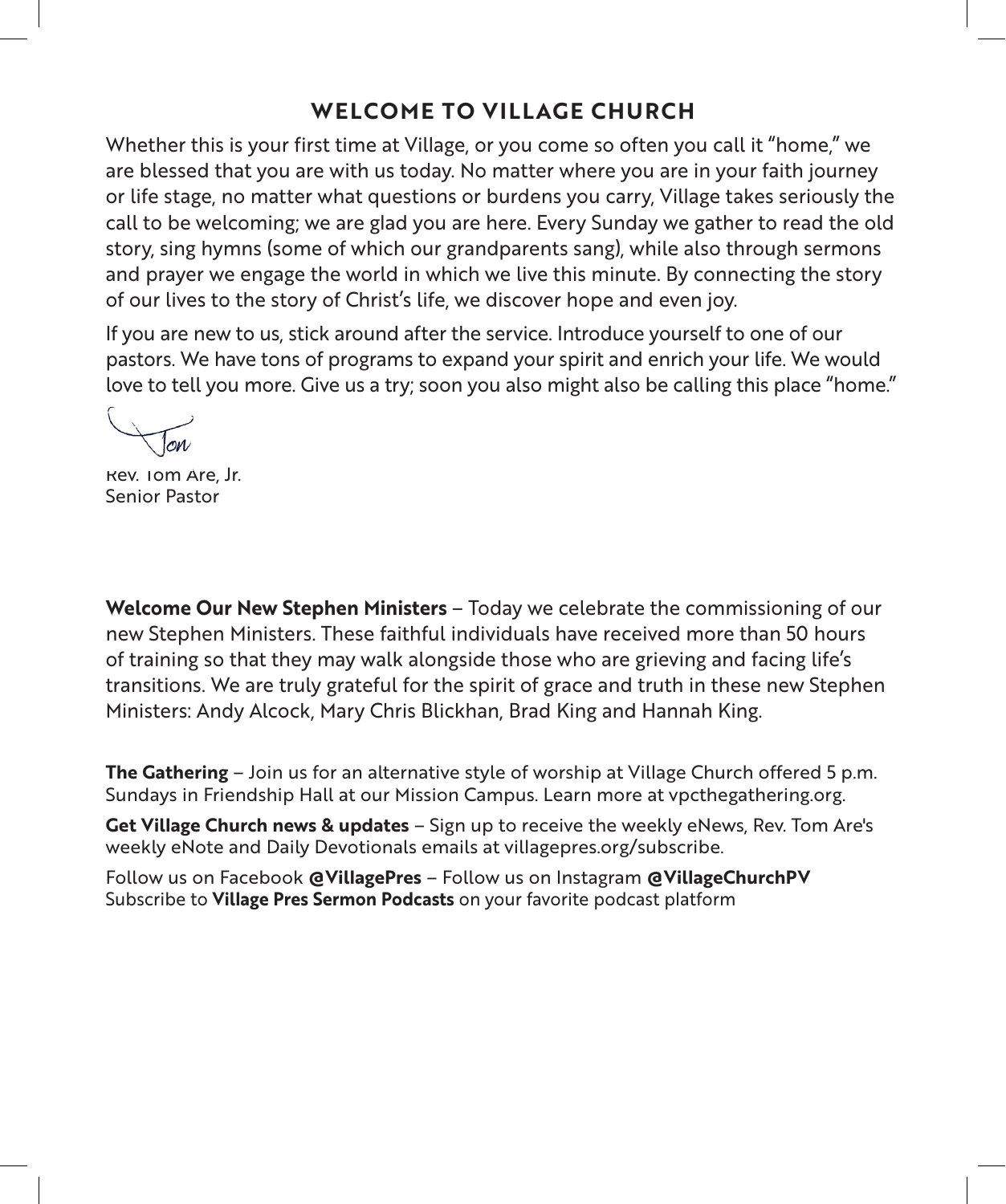## **ADULT FAITH FORMATION**

**Fall Village U Class Ideas Wanted** – We will soon be planning our fall 2022 Village U course catalog. Do you have an interesting idea for a class? Or do you know of someone who would like to teach a class? Contact laura.hobbs@villagepres.org with any course suggestions by June 30.

### **CHILDREN & FAMILY MINISTRY**

**Child care** is available on the first floor during 9 a.m. & 5 p.m. services. Infants to 4-year-olds in Rooms 114, 111 and/or 106. **Preschool Lighthouse** – Ages 2-4 – Preschool and Pre-K ages meet on the first floor. Registration and sign-ins are located outside Room 106. **Elementary Lighthouse** – K-6th Grade – Elementary ages meet on the third floor. Registration and sign-ins are located outside Room 307.

**Today is the last day of Lighthouse Kids for the spring semester.** Be sure to join us at 9 a.m. for broadly-graded Sunday Fundays in June and July!

## **CONNECTIONAL MINISTRIES**

**Village Church Night at the Royals** – Join us at 7:10 p.m. Tuesday, June 7, as the Royals take on the Toronto Blue Jays. We're going "old school" and catching a yellow bus from the south parking lot to Kauffman Stadium and back. The cost is \$36 for a ticket and transportation. To reserve your seat in Section 110, contact Nancy at nancy.gatewood@villagepres.org or 913- 671-2331 by May 27.

#### **MISSION**

**The Food Pantry** is not asking for food this week but is more interested in dental care items. The Pantry is requesting toothbrushes (adult and child sizes), toothpaste (all kinds) and floss—items we take for granted but are needed by our clients. The Clothes Closet clients have asked for baking dishes and mixing bowls. Thank you.

#### **MUSIC**

**Village Arts Alliance Presents: Concert Pianist Jihyun Oh** - 1 p.m. Saturday, June 4, Ms. Jihyun Oh will play keyboard masterpieces of J.S. Bach in the Mission Campus Sanctuary. This free recital is a special chance to support and enjoy Jihyun, a UMKC student, before she heads abroad to compete in several European piano competitions this summer.

**Concert with Piano Virtuoso Frederick Hodges** - Join us for "Syncopated Piano Masterpieces of the Jazz Age: The Kansas City Connection" at 3 p.m. Sunday, June 5, Mission Campus Sanctuary. The concert is sponsored by Kansas City Ragtime and Beyond, Westport Historical Society and Village Presbyterian Church. Tickets are \$20 at the door; Children under 16 free.

#### **PASTORAL CARE**

**Learn More About Stephen Ministry** – Did you know Stephen Ministry is worldwide? Or that Village has 78 Stephen Ministers? There's so much more to know about this wonderful ministry. Visit a table in the Welcome Center, or at The Gathering, or at the Antioch Campus after services today.

**"Sudden and Unexpected"** – Steve Moore is our guest speaker at the June "Faith and Grief" Lunch Gathering. He will share his experience about losing his close friend and mentor due to a pulmonary embolism. We'll gather from noon-1 p.m. on Tuesday, June 7, in Friendship Hall at the Mission Campus. A boxed lunch will be provided. Reservations are helpful but not necessary; go to faithandgrief.org/gatherings.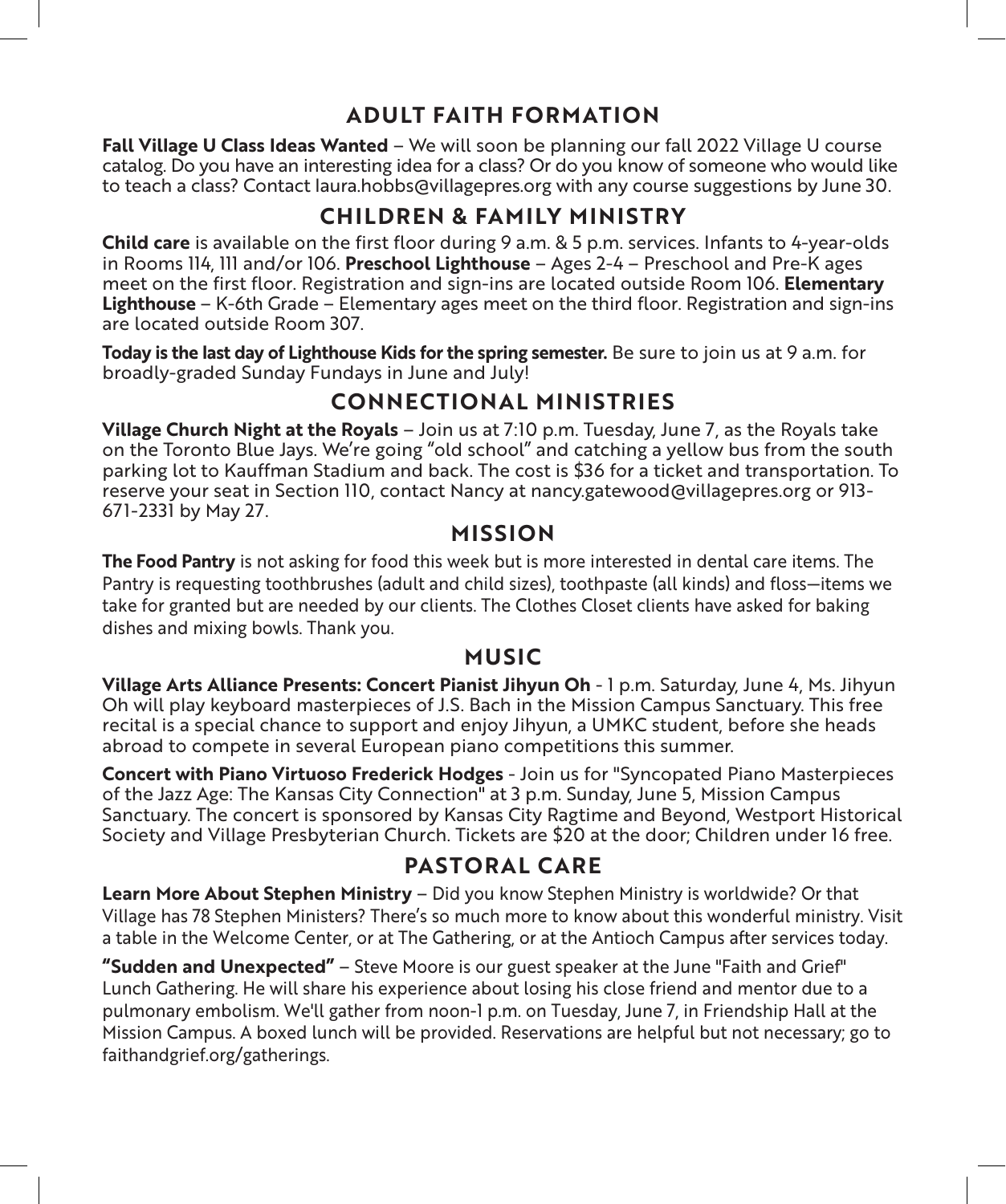## **YOUNG ADULT MINISTRY**

**Nursery Playdate & Orientation** – 9:30-11 a.m. May 24. These pandemic years have made it feel a little weird to leave your baby in someone else's care. We get it! And while keeping your baby with you at all times is totally cool with us, we know there comes a time when you just need a little break. So, we're gathering this morning in the nursery, to play all together in the space that can care for your kiddos during worship and other church events. Meet child care staff, ask all your questions, check out the paperwork, and we'll talk together about parenthood in this particular season. Your babies will stay with you for this event. All parents of kids 3 and under welcome! RSVP online: VillagePresYA.org/parents.

Parents Night - 5:30-7 p.m. Wednesday, May 25, in the Young Adult Activity Room. Young adults with kiddos—come for dinner all together, then kids will go to childcare as we gather to connect and discuss faith and parenthood. Sign up at villagepresya.org.

## **YOUTH MINISTRY**

**Youth Week** – June 5-9 we're kicking off the summer with fun activities every day open to all 7-12th graders! Sign up at villagepresyouth.org/summer.

**Sign Up for Summer Trips** at villagepresyouth.org/trips.

**Summer Programs** – Weekly summer programs for middle and high schoolers begin June 12. Find out the details at villagepresyouth.org/summer.

**New baby births** - We want to meet your little one and give them a gift. Come by the Children & Family Ministry office or email kidsinfo@villagepres.org.

**Prepare for baptism** – For infants and children: kate.ruecker@villagepres.org. For adults: nancy.gatewood@villagepres.org.

**Plan your wedding** – weddings@villagepres.org

Add someone to the prayer list - pastoral-care@villagepres.org

**Join the church** – nancy.gatewood@villagepres.org